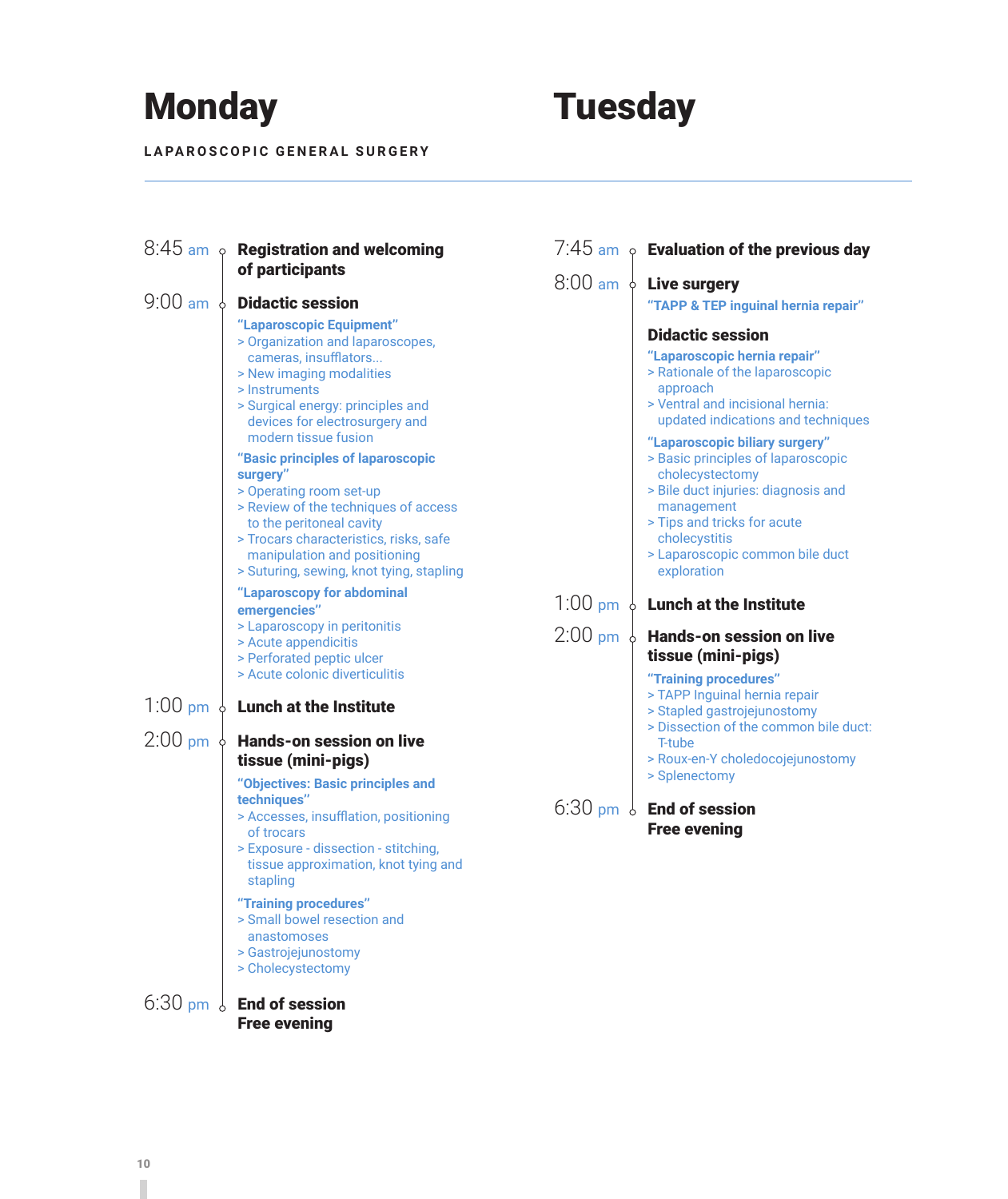## Wednesday **Thursday**

**LAPAROSCOPIC GENERAL SURGERY**



**You can either register online for IRCAD courses at www.ircad.fr**



Or scan this QR code to directly register for this course.

6:30 pm  $\phi$  End of session

### $8:00$  pm  $\delta$  Dinner in honor of the participants

1

This program may be subject to modifications.